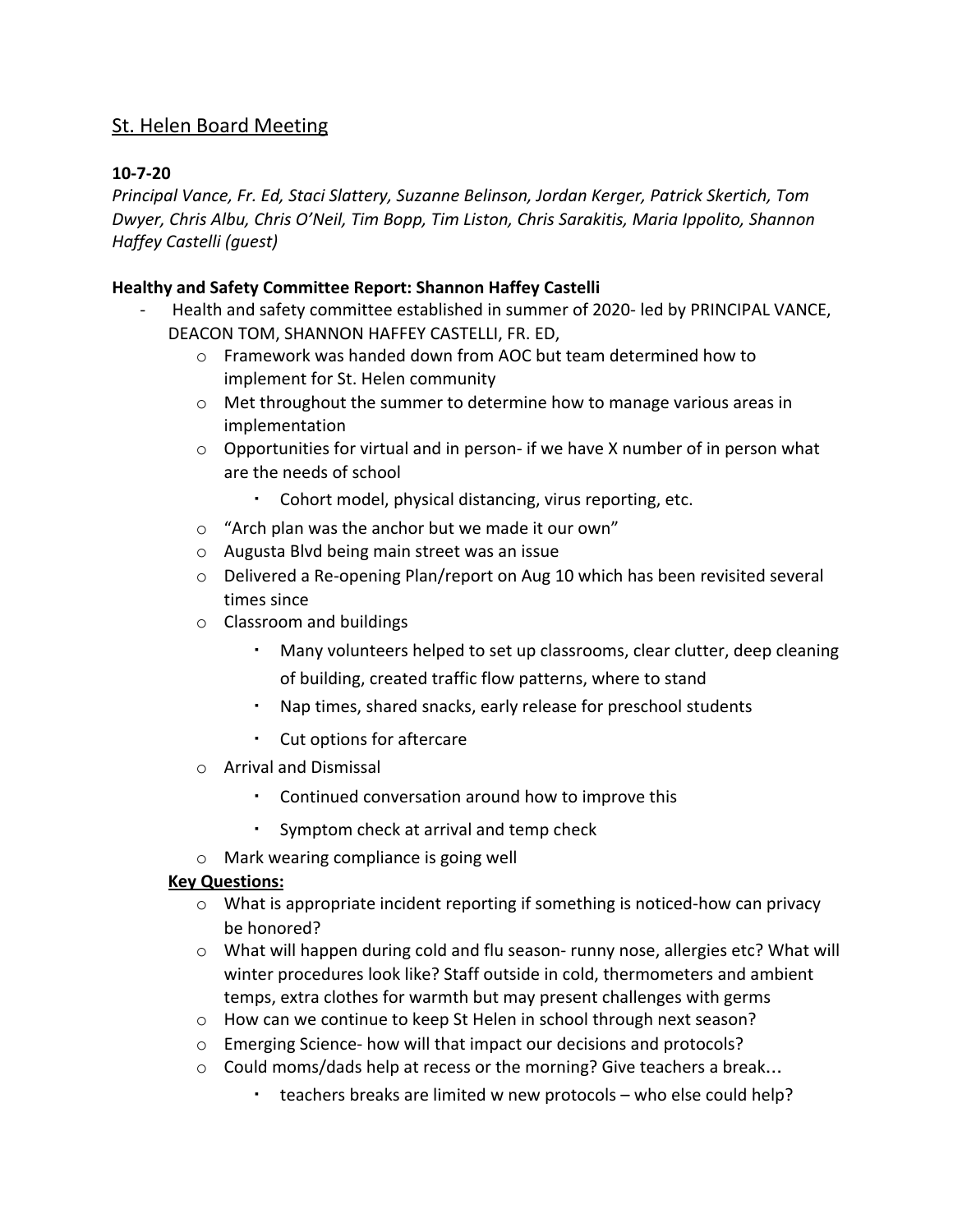- o Can we be creative w entrances during cold months? Gym door, courtyard, front entry, certain areas are big enough that they could distance while waiting for temp checks?
	- Add to agenda to look into tents and canopies

## **o Action Items:**

- *Consider and develop cold weather and winter month options for school*
- *Review Arch guidelines as they are released*
- *Can we work as a community to help give teachers breaks?*
- *Next steps for keeping St. Helen open*
- *Promote Covid testing opportunities throughout the city*
- *Promote Flu Vaccine*

# **Financial Report - Tom Dwyer and Jordan Kerger**

- Moving forward Tom to work with Jordan to collaborate on financial reports. Goal to go over highlights for each meeting.
- Review of previous Fiscal Year
- *Plan next meeting to present with Jordan*

# **BOSH Report - Staci Slattery**

-

- 60 new chrome books being ordered 1:1 in Chromebooks from  $3^{rd}$  grade and uppromoting program for students to take ownership of their tech and keep their computer each year- updated in summer etc
- Bosh spearheading fundraising to replace Christmas fair for teacher appreciation funding
- Gym supplies ordered for Coach R
- In holding pattern for purchases because of COVID
- Report of current funds:
- Looking into some version of BOSH Ball
- Possible 5k run next year- if vaccine is widely available
- How can we streamline teacher \$\$ keep connection to funding for teachers identified by parents as well as funding for all teachers
- How can we build community in these challenging times?
- "Teachers are digging deep every day- and working hard with a smile on their face and song in their heart"
- Students are happy and teachers are doing amazing things
- Action Items:
- *- Fundraise for teacher funds*
- *- BOSH Ball TBD*
- *- Continue to identify ways to build community in these challenging times*

# **Dad's Club Report - Chris Albu**

- Cleanup projects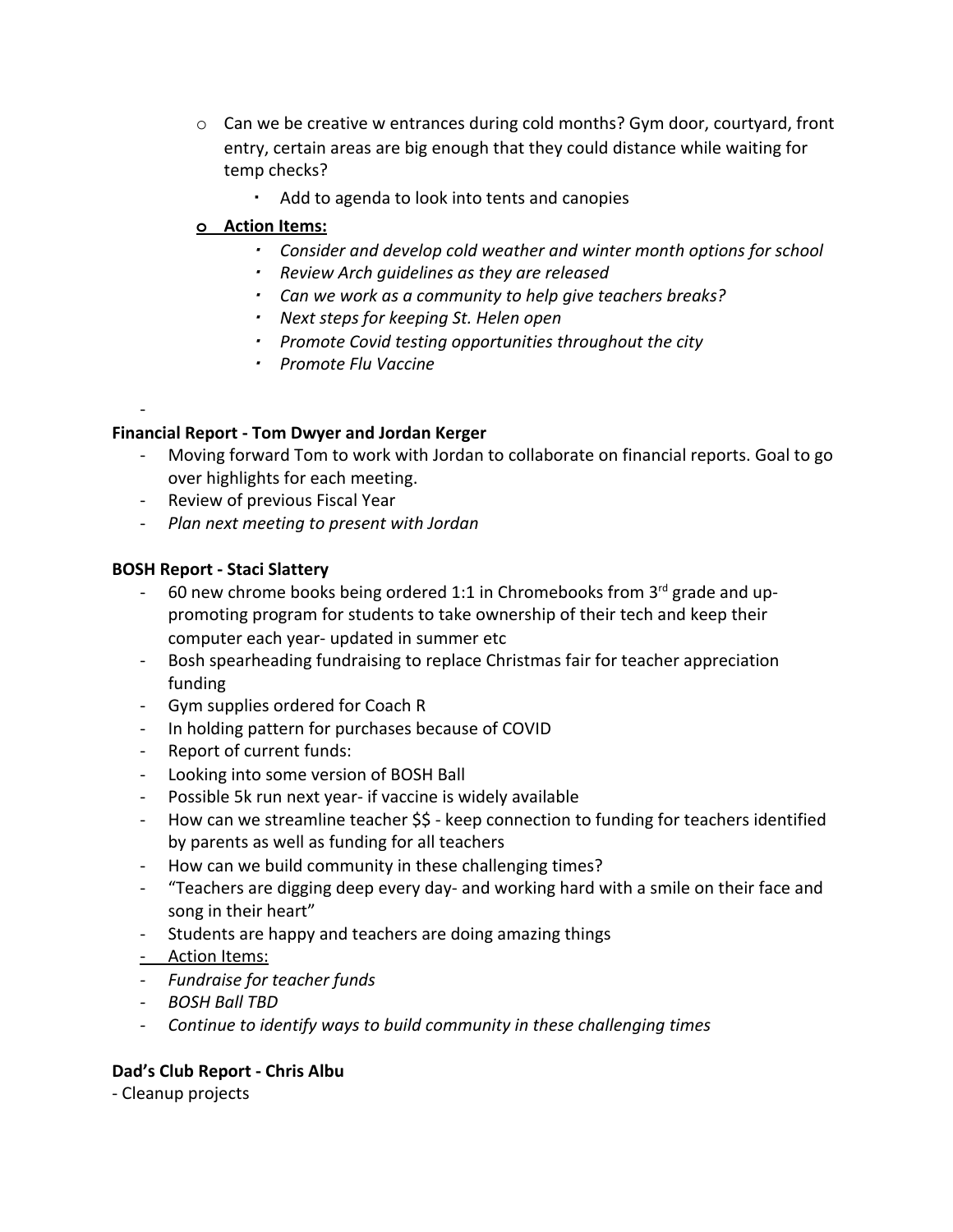- All events canceled

-White Sox tailgate June 2021

### Action Items:

*- Chris to share list of sponsors with Principal Vance*

### **Parent's Club Report - Maria Ippolito/ Suzanne Belinson**

- Record attendance b/c on zoom- but still hearing from parents that start time/time of day is an issue
- How can we continue to build community and remain connected?
- Fundraise for teachers
- Grandparents are an opportunity for fundraising and time/talents
- We are a neighborhood school- and all are starving for connections what can we do?
- How can we think creatively about community connection- expand it
- What will Christmas craft fair look like? Art auction etc?
- Idea to do Christmas tree lighting- socially distanced and outside
- Action Items:
	- *o Can we engage grandparents?*
	- *o How to foster community?*
	- *o Fundraise for teachers what will Christmas craft fair look like?*

### **Principal's Report - Dana Vance**

- Enrollment in person + remote--- 318
	- most attrition at EC (80/100)
- 50 remote learners

4 Prek classrooms and 3 kinder classrooms

## ● Tech developments

- seesaw and google classrooms being used throughout and with in-person as well as e-learners just in case we need to go remote
- ESSER funds- Ed puzzle, brain pop, Newselsa etc- can use in home and remotely- 40 new ipads will not leave the building- allows Mr. John to bring iPads to classroomseasy to sanitize

- Virtual Study Hall for older students – building community for at home learners

● PLCs- **Professional Learning Communities-** just starting towards this process- shared leadership- grade level teams with teacher leaders at each section Data driven decision making

● Staff changes- had to move people around but only 1 new hire, 1 aide floats and allows teachers to work with remote learners

-While Holy Trinity Math is not happening, students are participating from St. Helen – following curriculum and program/material

● Upcoming events/dates

Amazon wish list is going well- Parent Ambassadors promoted it—will keep being updated

Weekly liturgies- classes signing up, 3<sup>rd</sup> graders will make first communion in November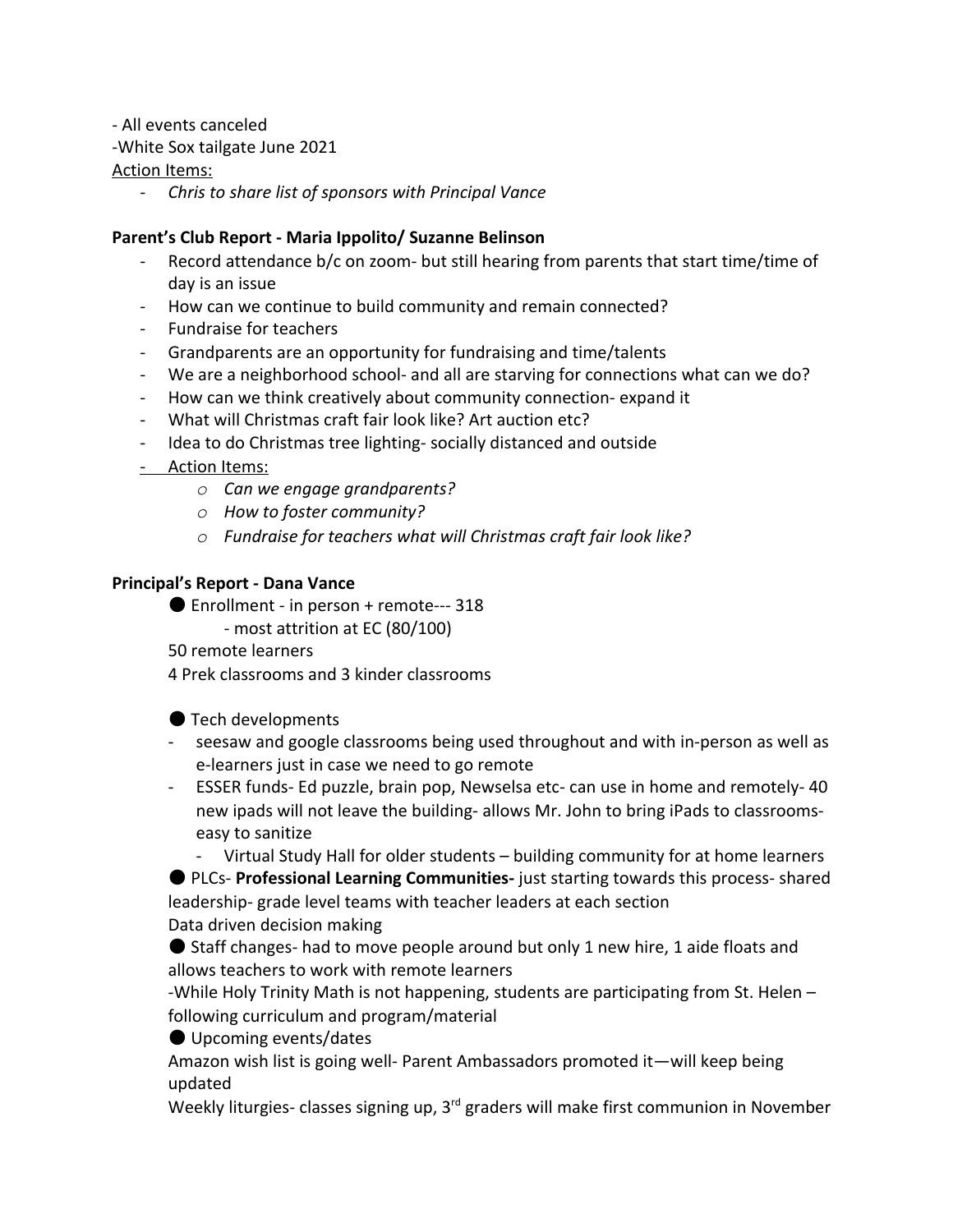- Marketing raffle, auction, carnival replacement event
- Is there a way to survey teachers about how things are going confidentially? No official survey- but team leaders from PLC are tool to get information
- Something to consider
- Counselor in the building: provide supports for students and teachers

#### Action Items:

- *- Look into survey opportunities for teachers*
- *- Need to find ways to make up for carnival etc- operating funding*
- *- Take list of previous carnival sponsors and ask them for support*
	- *o Can we raise \$ without having the event just by asking*
- *- Still planning for Christmas Raffle- will accept credit cards for the raffle*
- *- Can we do a giant Christmas Tree lighting? Event*

#### **New roles + structure - Suzanne Belinson**

Working to align the board with guidelines of the Archdiocese

Board size needs to be 8-10

Everyone on board needs clear role and responsibilities

No members at large

Must post agendas and meeting minutes

Action Items:

- Create a marketing subcommittee until part time marketing person can be part of the school budget
	- o Patrick Skertich and Erica Sarakitis will head that committee
- Work with alumni who are on board- need to define that group and their roles
	- o Create an alumni association with goal of community building and fundraising
	- o Suzanne to help build bridge with alums
	- o Officer roles:
		- Co-Chairs- Suzanne Belinson and Chris O'Neil
		- Secretary- Maria Ippolito
		- Treasurer: Jordan Kerger
		- Bosh Rep: Staci Slattery
		- Dad's Club Rep: Chris Albu
		- Marketing Rep: Patrick Skertich
		- Parish Council- Chris Sarakitis
		- Big Shoulders Fund Rep: Tim Liston